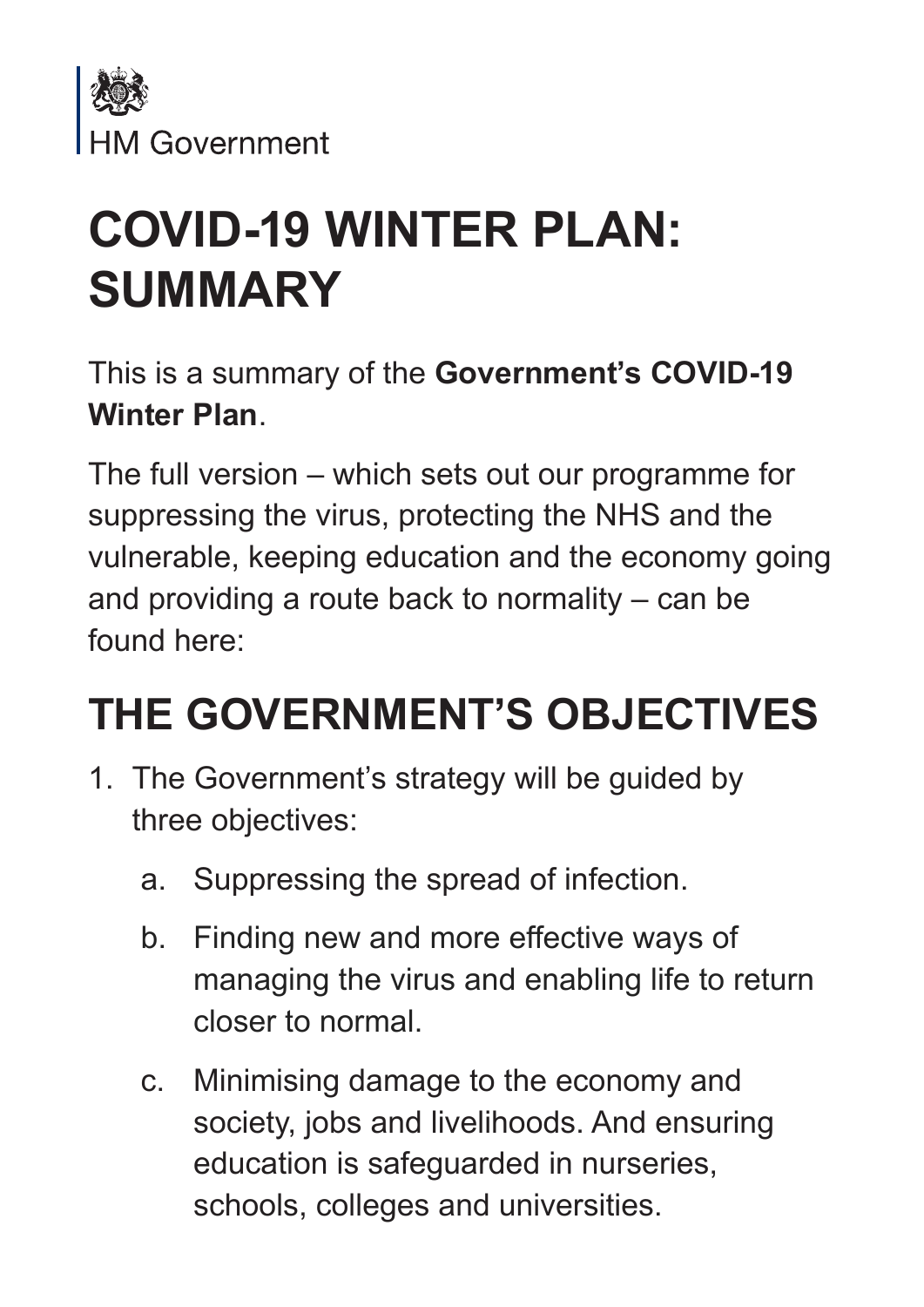# **ROUTE BACK TO NORMALITY**

- 2. Over the coming months, the Government will be able to rely less on economic and social restrictions and more on solutions provided by scientific progress.
- 3. **Vaccines are at the centre of the Government's plan to ensure life can return to as normal as possible.** The Government has announced agreements with seven different vaccine developers, securing access to more than 350 million doses to be made available across the UK. Next month, the Government will be ready for a UK-wide vaccination programme to begin, provided regulators approve the vaccines.
- 4. The safety of the public will always come first. A COVID-19 vaccine will only be approved for use if it has met robust standards on safety, effectiveness and quality through clinical trials.
- 5. **Effective treatments for COVID-19 will continue to be vital to manage the virus even as vaccines are rolled out in the UK and globally**, including for those who cannot be vaccinated, for example because they are immunocompromised. Finding effective treatments will reduce risk to lives and serious illness for people who do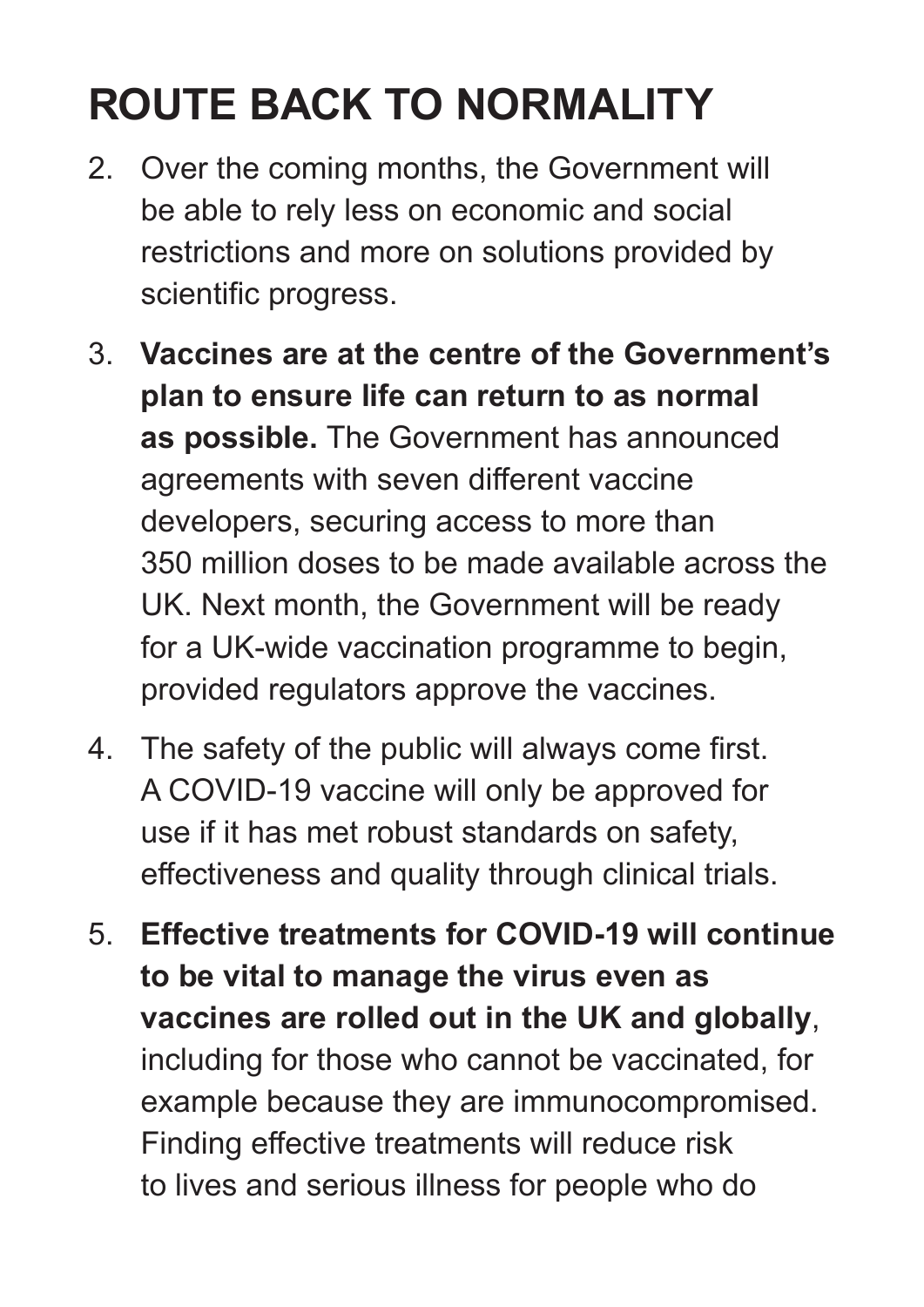contract the virus and support the return to normal life.

- 6. A strengthened programme of **community testing** will allow us to identify and isolate people who do not have symptoms but are unintentionally spreading the virus. In addition, the Government will also roll-out rapid, regular testing nationally to NHS front-line staff, social care and other high-risk or critical settings.
- 7. Testing capacity for those with COVID-19 symptoms has increased almost five-fold in six months, from 100,000 a day at the end of April to 500,000 a day by the end of October, with plans to go even further by the end of the year. **This is available to citizens in every part of the UK**. The Government is working to improve turnaround times for these tests despite the increase in scale and logistical complexity in the expanded network.

### **CONTROLLING THE VIRUS**

8. The scientific advances described above provide the route back to normality and should reduce the need for economic and social restrictions in the spring. But until these have been deployed, the Government must continue to use other tools to suppress the virus.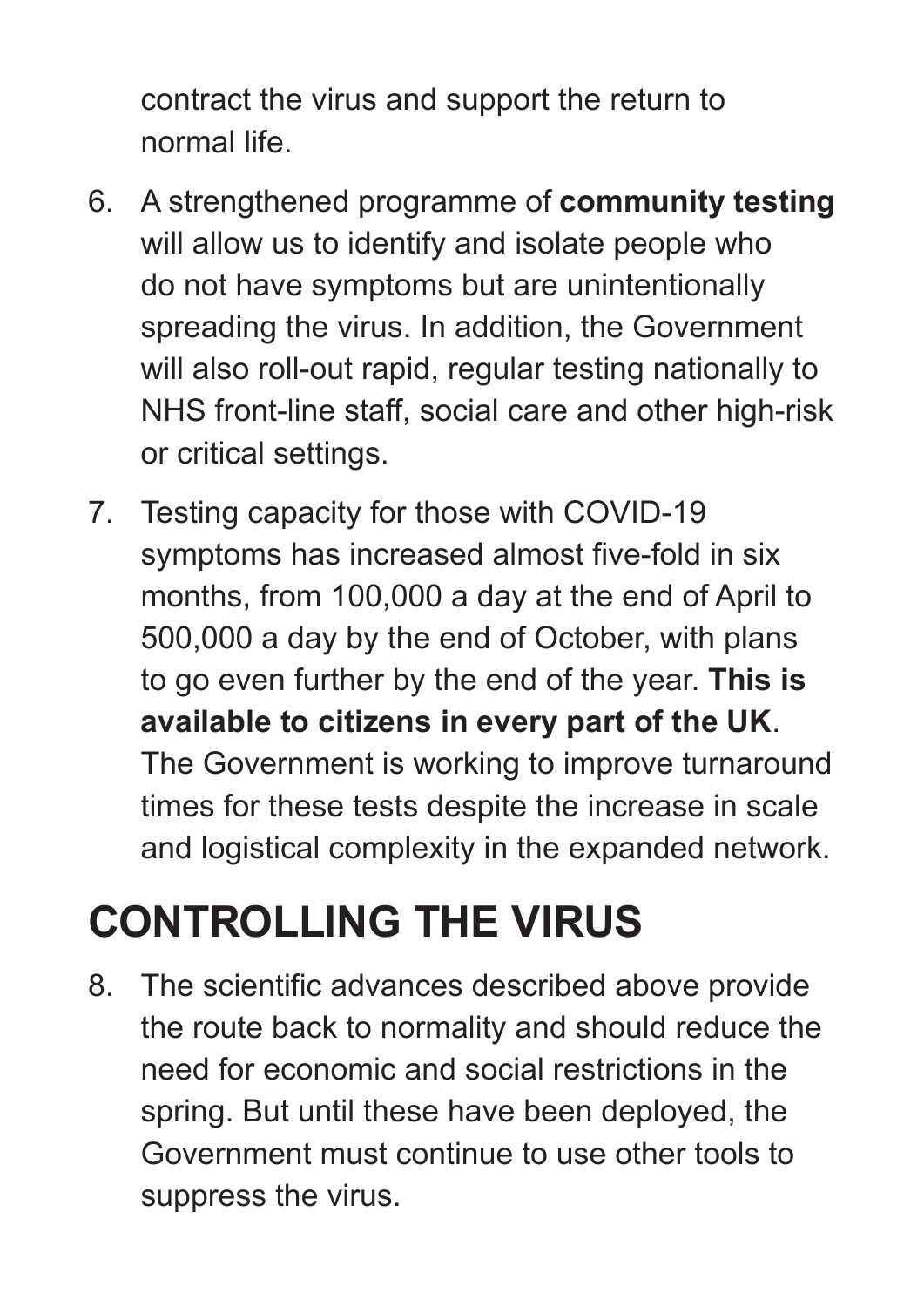### **A TARGETED APPROACH IN ENGLAND**

- 9. The COVID-19 Winter Plan also sets out how we will **lift national restrictions in England on 2 December.** This is only possible because everyone's efforts during the current restrictions in England have slowed the spread of the virus and eased the pressure on the NHS.
- 10. **On 2 December, across all of England, regardless of tier:**
	- a. The stay at home requirement will end, with travel being permitted again subject to guidance in each tier.
	- b. Shops, personal care, gyms and the wider leisure sector will reopen.
	- c. Collective worship, weddings and outdoor sports can resume.
	- d. People will no longer be limited to seeing only one other person in outdoor public spaces – the rule of 6 will now apply outdoors as it did in the previous set of tiers.
- 11. **However, the virus is still present and if we aren't careful it could quickly get out of control again before vaccines and community testing**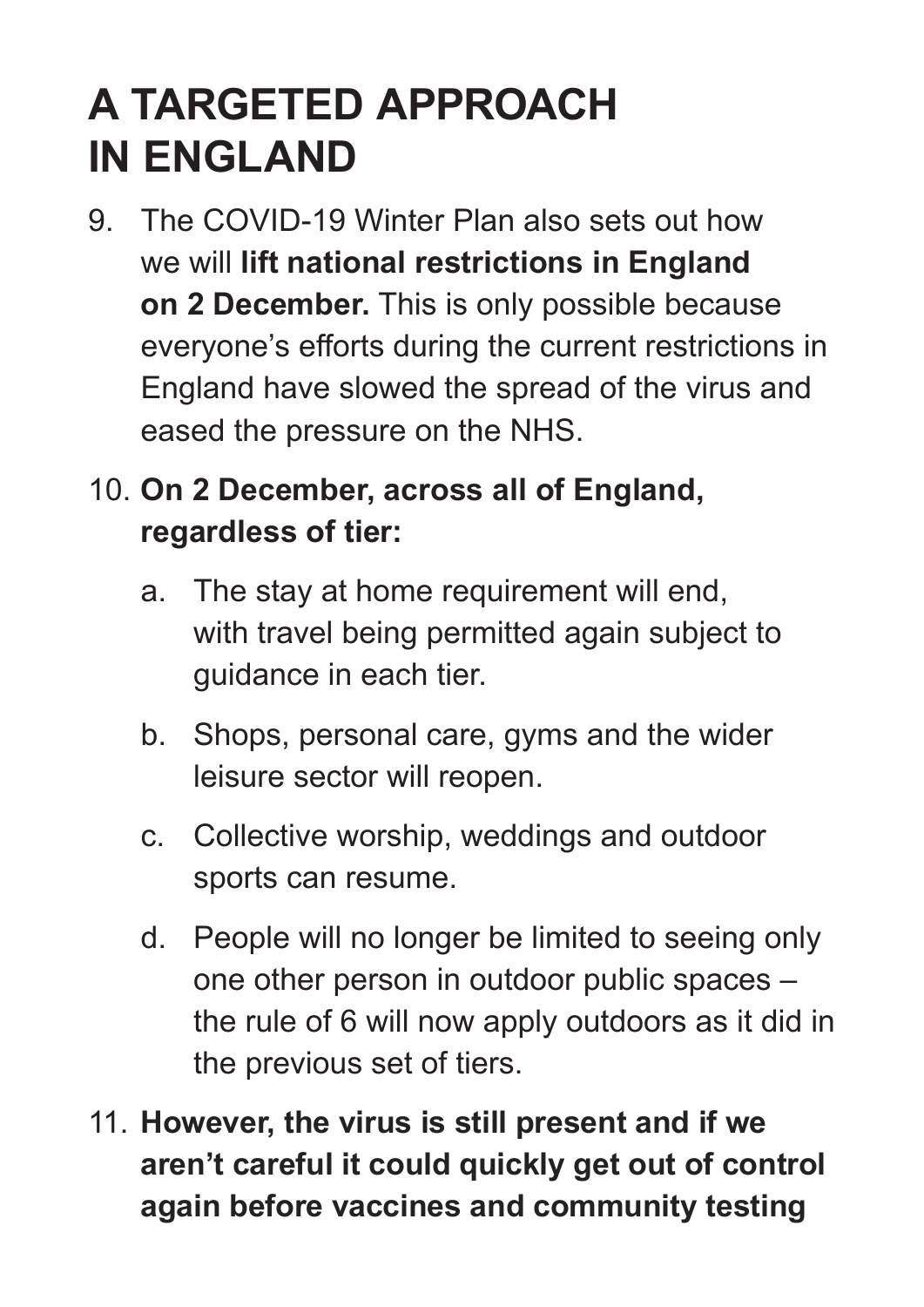**can have an effect.** That would put in jeopardy the progress the country has made and once again risk intolerable pressure on the NHS and squeeze out non-Covid patients from vital operations.

- 12. **This is why, on 2 December, England will move back into a regional, tiered approach** – because it is right to target the toughest measures in the areas where we are seeing the highest rates of infection.
- 13. A summary of each of the tiers is below:

#### 14. **Stronger measures will be introduced in each tier to keep the virus under control:**

- a. In tier 1, the Government will reinforce the importance of working from home wherever possible.
- b. In tier 2, pubs and bars must close, unless operating as restaurants, and hospitality venues can only serve alcohol with substantial meals.
- c. In tier 3, all hospitality will close except for delivery, takeaway and drive-through; hotels and other accommodation providers must close (except for specific exemptions, including people staying for work purposes or where they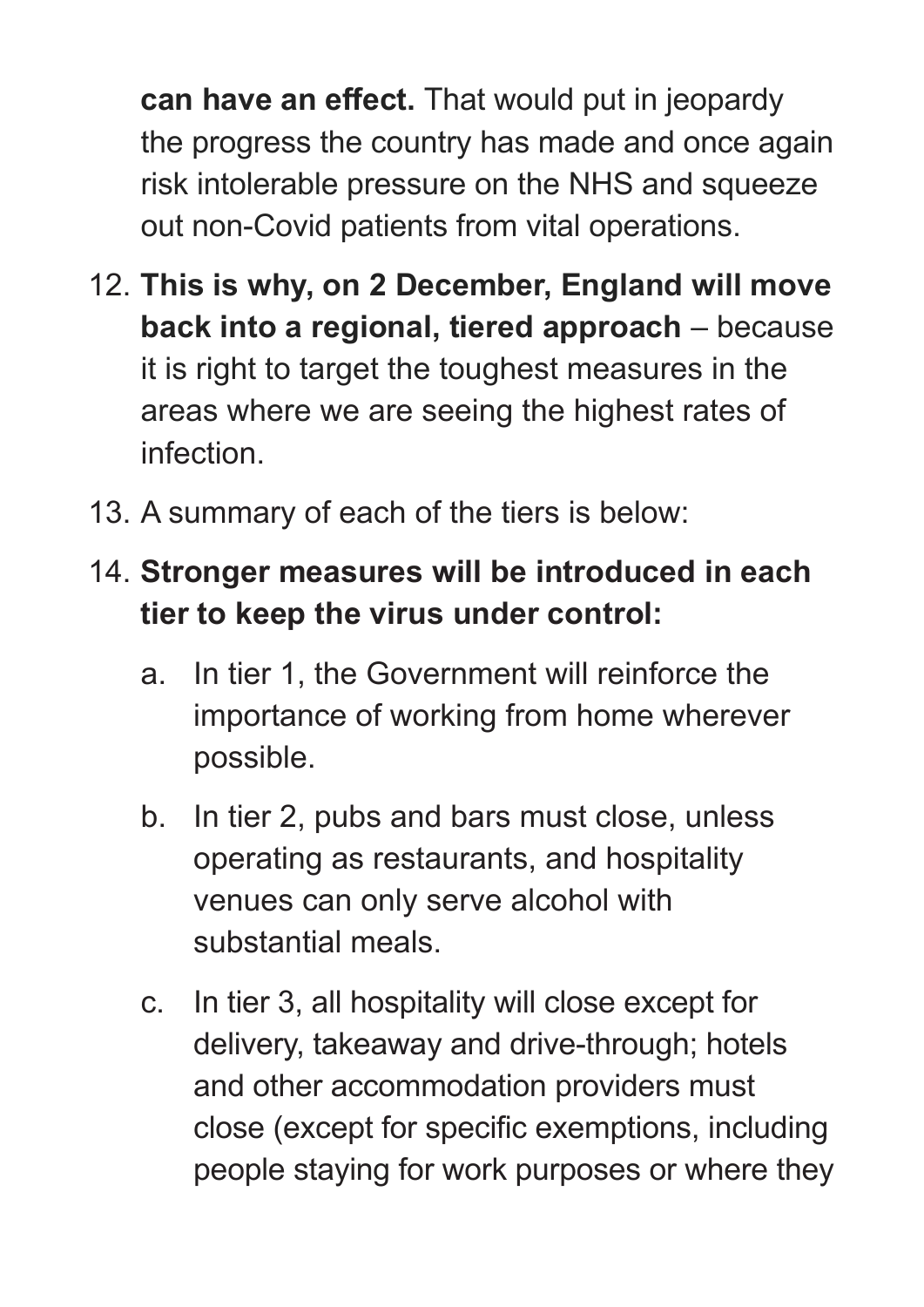cannot return home); and indoor entertainment and tourist venues must also close.

#### 15. **The Government will also refine the previous tiers:**

- a. The 10pm closing time for hospitality has been modified to last orders at 10pm and closing time at 11pm. This allows customers to depart gradually and provides greater flexibility.
- b. In tiers 1 or 2, spectator sport and business events can now resume inside and outside with capacity limits and social distancing, providing more consistency with indoor performances in theatres and concert halls.
- c. The Government is expanding eligibility of 'support bubbles'. This will help mitigate the impacts of the restrictions on parents of children aged under 1 (or under 5 and with a disability that necessitates continuous care) and for those households where a single adult cares for someone with a serious disability.
- 16. These **tiers are designed to suppress the spread of infection** and therefore support areas to move down the tiers. The Government will determine the tier each area will go into on 2 December and how areas move between tiers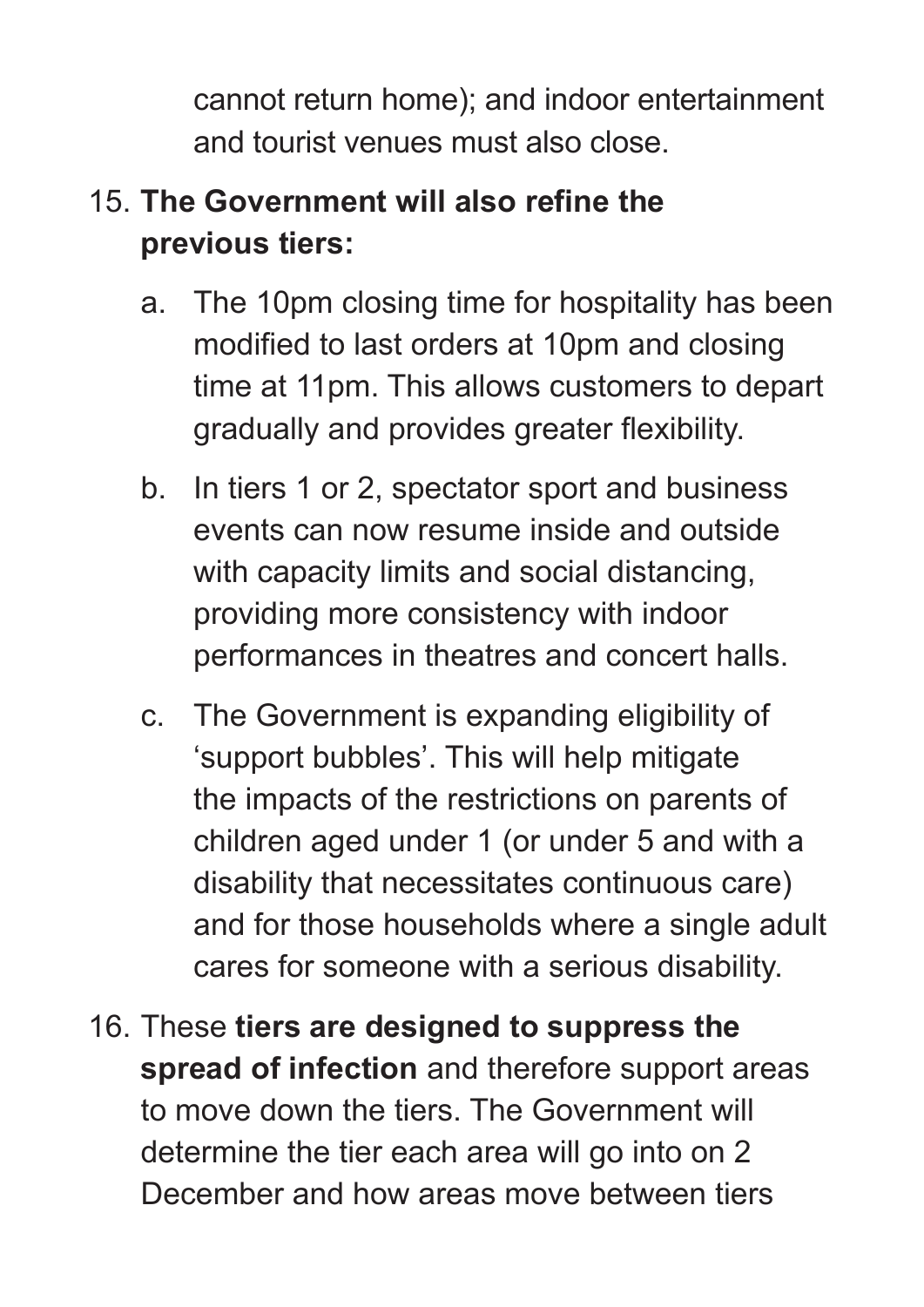thereafter. This will be based on clear indicators of the level of the virus, the rate of increase and capacity in the NHS.

- 17. While less restrictive than the current national measures, **the Government recognises how tough these measures are for people and businesses that will be in tier 3,** especially those parts of the country which have been under some form of restriction since the summer. This is why the Government will offer Local Authorities the opportunity to work together on whole community testing and more targeted testing to high risk settings, in addition to scaling up the core testing regime. When accompanied by self-isolation of those testing positive, this substantial expansion of testing is a vital new tool to help areas get out of the toughest measures.
- 18. The impact on the economy and individuals' livelihoods has been severe, despite the Government's actions. This is why the Government has moved swiftly to support the economy and protect jobs across the four nations of the UK with the Coronavirus Job Retention Scheme, Self-Employment Income Support Scheme as well as a number of support schemes for businesses.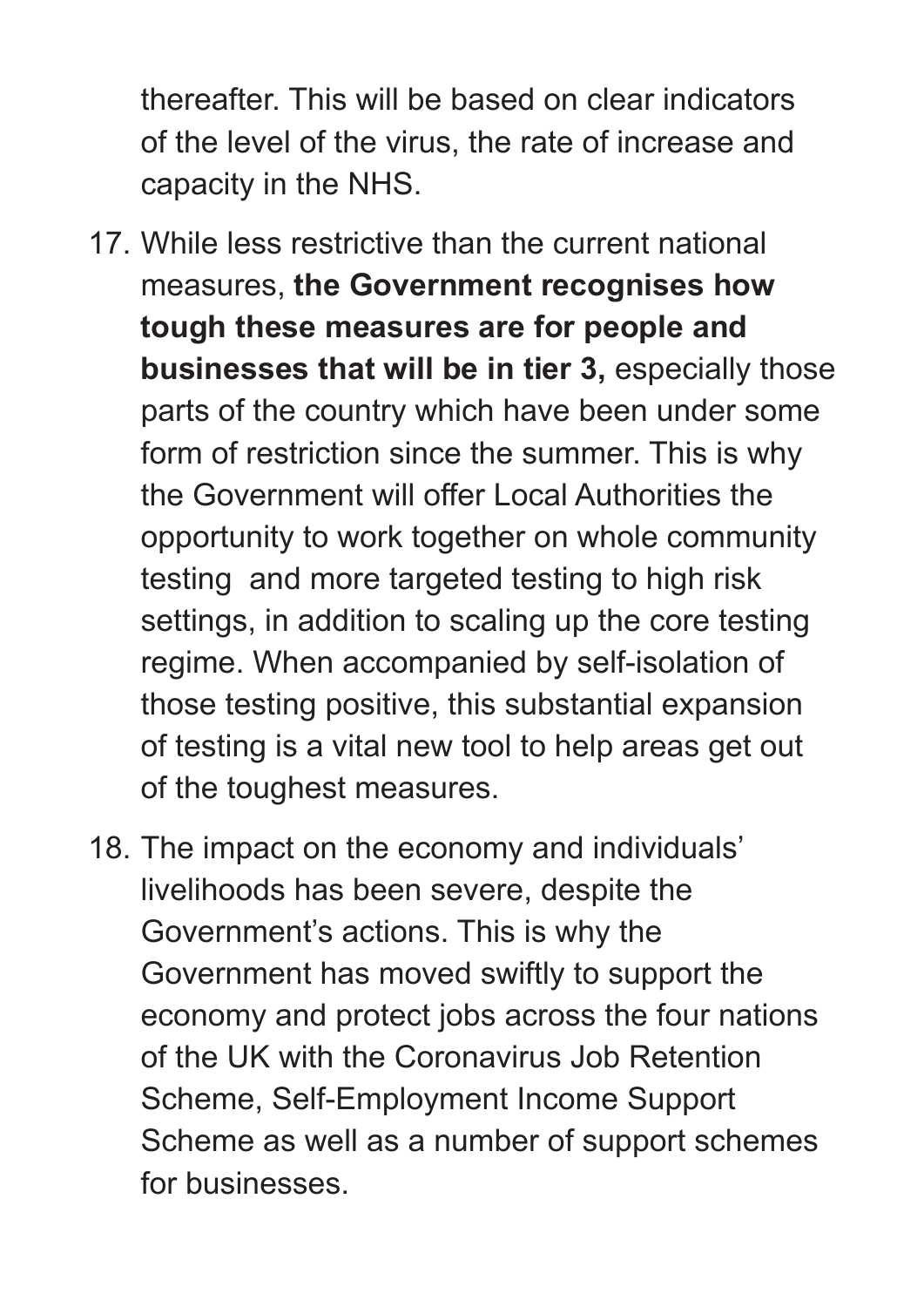# **CHRISTMAS AND BEYOND**

- 19. The Government recognises that Christmas is an important time of year for many people, all across the UK. **Regardless of faith, the Christmas period is a time often spent with family and friends, with schools and offices closing and people travelling over the bank holidays.**
- 20. Christmas will be different this year, but we will make sure people can see their loved ones. **We are agreeing a common approach with the Devolved Administrations** of Scotland, Northern Ireland and Wales for a time-limited change to social restrictions over the Christmas period so that families can be reunited across the UK.
- 21. **The fact that this has been a difficult year for everyone means that time with loved ones**  will be even more important. For this reason the Government will allow some increased social contact for everyone (supported by guidance on how to celebrate safely) over the Christmas period. Everybody should make sure they follow guidance to minimise risk to protect their loved ones particularly the most vulnerable.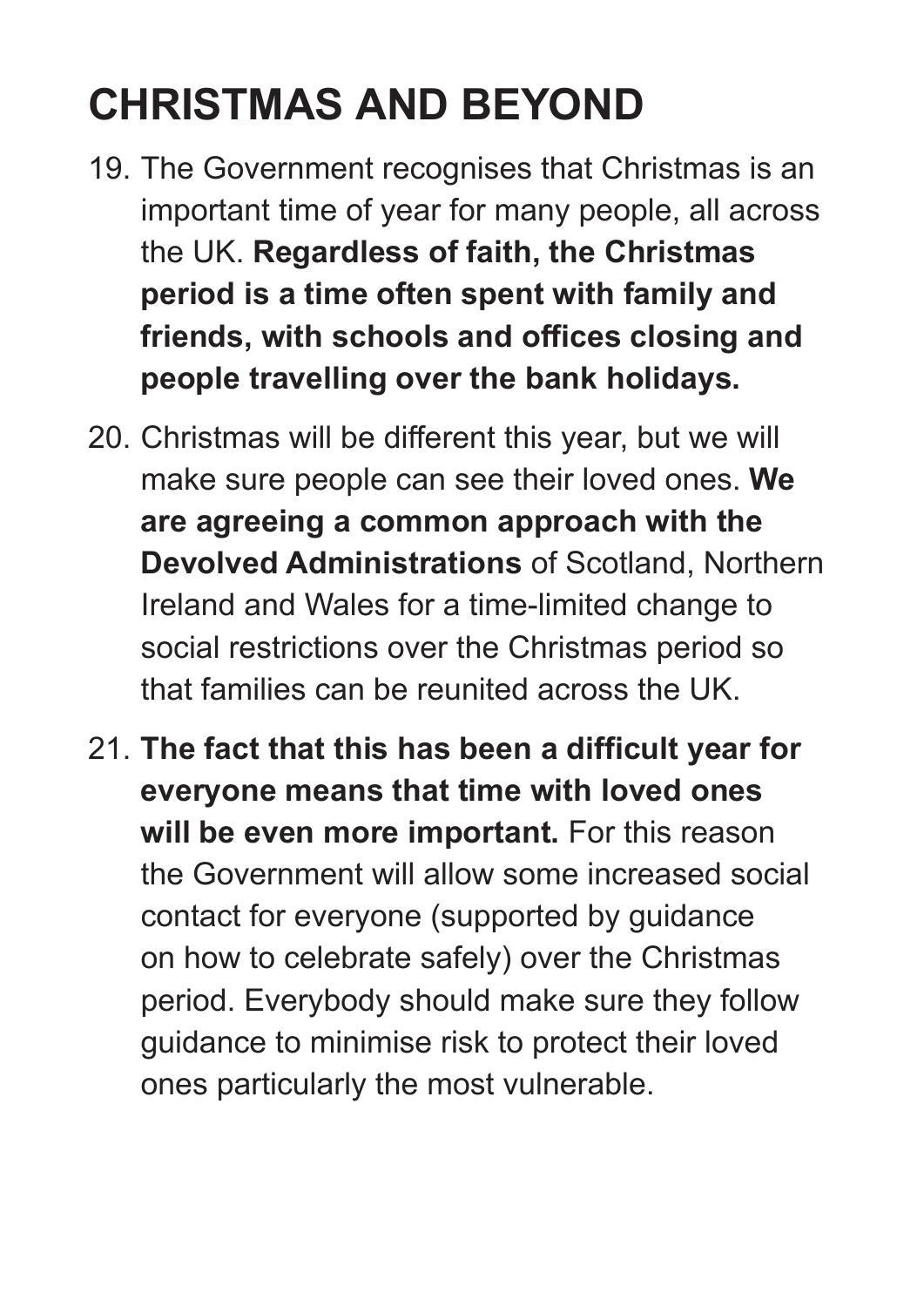- 22. **The Government also recognises the significant sacrifices that people of all faiths have made this year;** restrictions have been in place over a number of religious celebrations and observances, and it is thanks to these sacrifices that it has been possible to control the virus. Communal worship will now be possible for all faiths in all three tiers and faith leaders will continue to play a key role, consulting on how to make religious practice as safe as possible.
- 23. **This will not be risk-free:** COVID-19 continues to pose a very real threat to the UK population throughout the end of the year and into 2021. This means that it will not be possible to celebrate Christmas in the "normal way." Meeting up with other households will increase the risk of catching COVID-19 and passing it on to others. Each of us needs to take personal responsibility during the Christmas period to limit the spread of the virus, protect our loved ones and exercise particular caution with those who are vulnerable. It is critical that we all get tested when appropriate, selfisolate to protect others, remember the value of fresh air, and keep on protecting each other with Hands, Face, Space